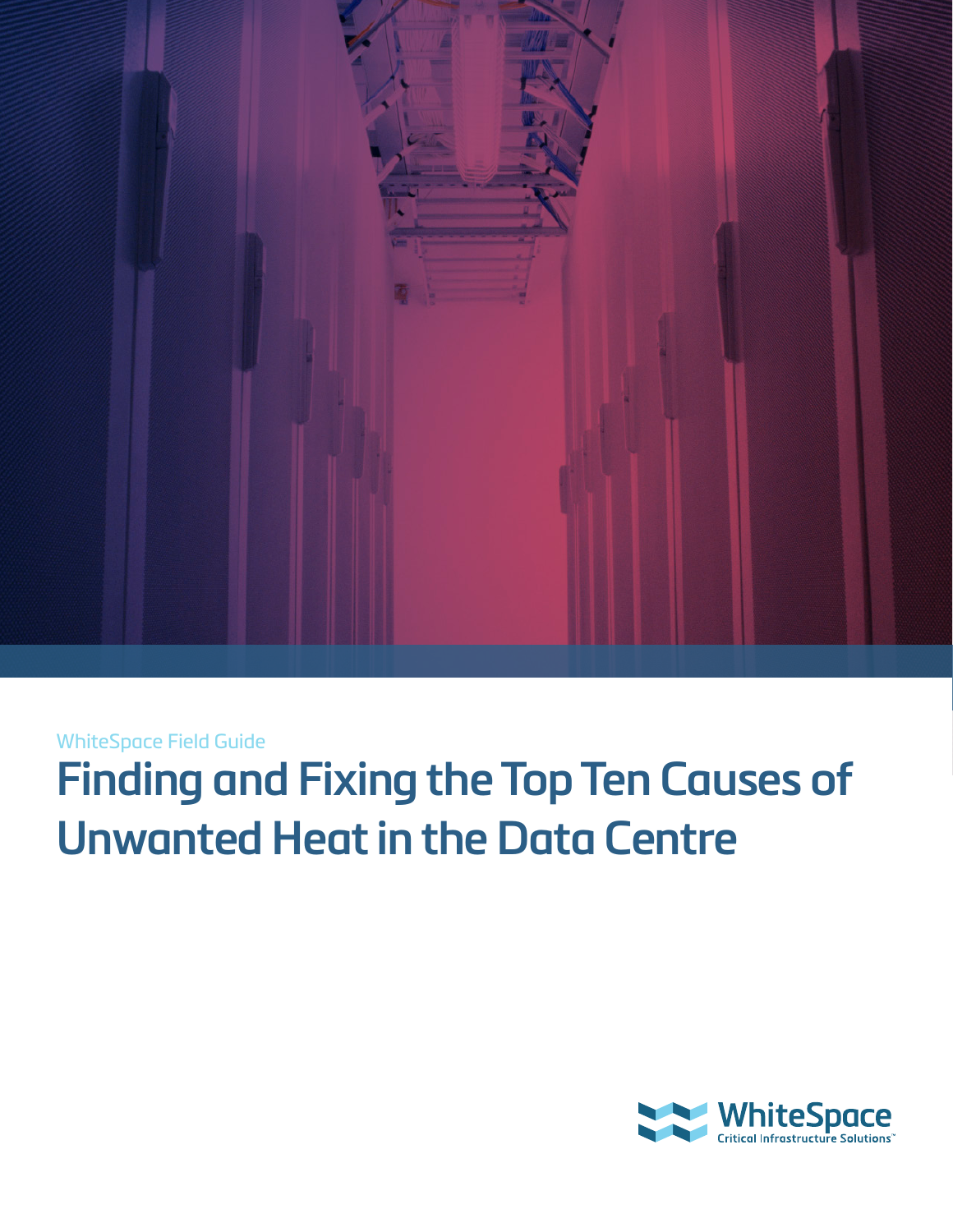# **Heat can cause all kinds of problems in the data centre.**

Or to be more specific, we should say unwanted heat – the kind that reaches excessive levels or builds up in places you don't want it to. Wherever you find unwanted heat, you will inevitably encounter problems at some point, including downtime, equipment failure and increased cooling costs.

In this guide, we will take you through the top ten causes of unwanted heat in the data centre and share solutions to keep your facility running at the right temperature and at optimal efficiency.

# **Do I have heat-related issues in my facility?**

We'll start with a quiz.

- Do you feel "hot spots" as you walk through your facility?
- Are you getting high temperature readings near equipment intake or exhaust?
- Are you experiencing frequent equipment alarms or sudden shutdowns?
- Are you having to set your Control Room Air Conditioner (CRAC) at lower and lower temperatures in order to achieve the desired temperature in your facility?

If you answered "yes" to any of the preceding questions, chances are that you have issues with unwanted heat. However, before jumping to conclusions, it is important to keep in mind that heat isn't always a bad thing in the data centre. Many data centres operate at ambient temperatures very close to the maximum recommended by ASHRAE . In other words, cooler doesn't always mean better.

The bad kind of heat is the kind that builds up and starts to recirculate into equipment intakes rather than being channeled back into the CRAC unit. This is where the real problems begin, and unfortunately, heat acts as something of a "silent killer". Many facilities operate with unwanted heat for years before it is detected and corrected.

Whether you have positively identified your heat issues or not, there is no question that their impact is being felt. If they aren't causing shutdowns or outright equipment failure, they are certainly an indicator of inefficiencies that are driving up your cooling costs.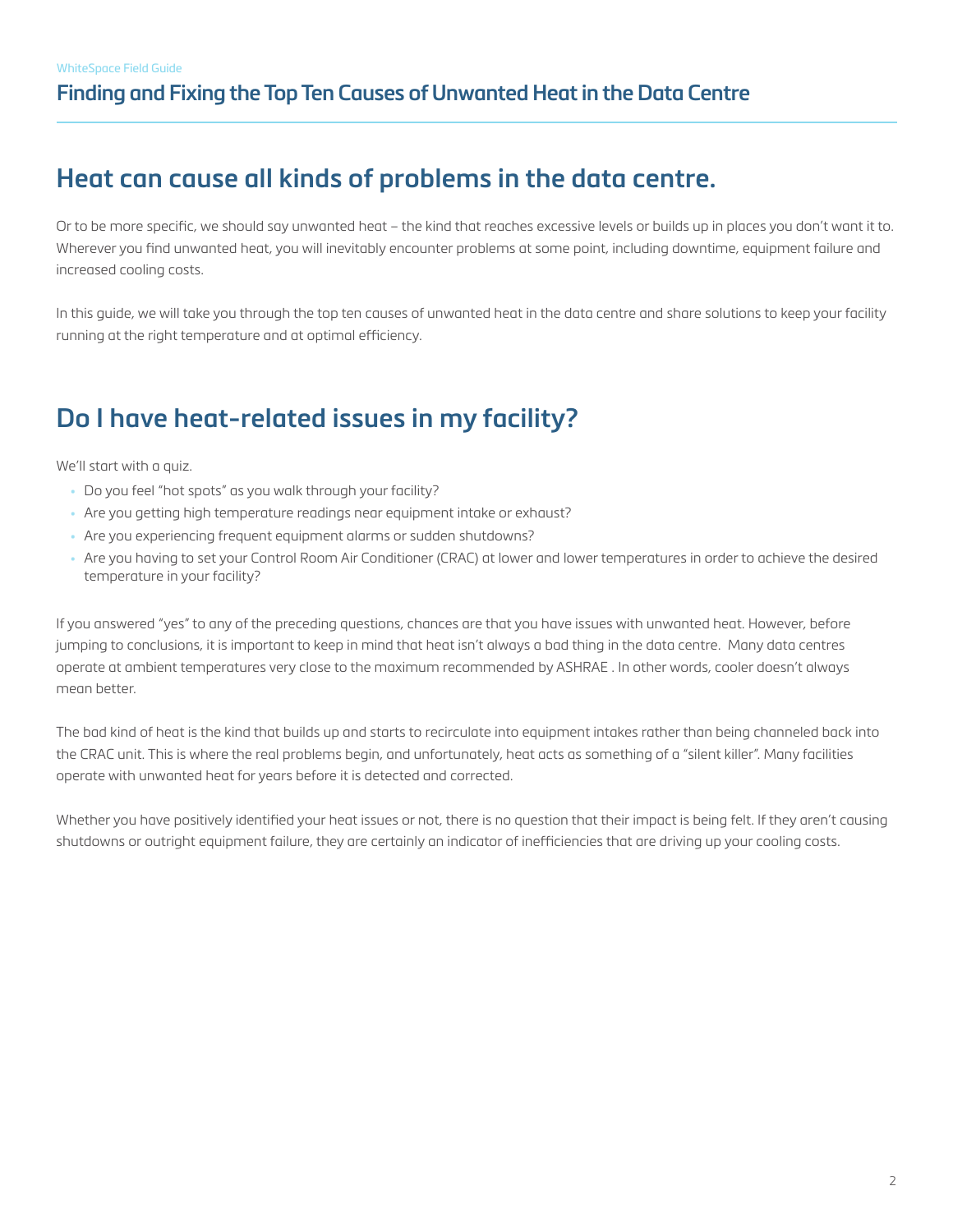# **The Top 10 Causes of Unwanted Heat**

As we look at the common causes of unwanted heat, what you'll notice is that heat problems are rarely caused by insufficient cooling. The vast majority of facilities we survey have more than enough air conditioning to cool their facility. In fact it's not uncommon to find cooling capacities that are two or three times what's required for the installed equipment. What this means is that heat problems are in fact airflow management problems. This is worth keeping in mind as we go through the list.

#### **Placing equipment too close to the CRAC unit.**

It would seem to make sense to move your highest-density, mission-critical equipment closest to the CRAC unit. This way, they will benefit from the maximum supply of cool air. Right?

Unfortunately, it doesn't always work like that. Cool air leaves the CRAC at very high velocities, and as it does so, it will often entirely bypass the perforations in the tiles nearby. Instead of being forced through those openings, the high velocity air creates negative pressure that actually sucks in hot air from above the raised floor – the very opposite of what you are looking for. This is what's known as the Venturi effect. The result is that the high-density equipment placed closest to the CRAC is actually getting starved of cool air.

The easiest way to test for this effect is to place a small, light piece of paper over the perforated tiles closest to the CRAC. If there are no problems, the cool air coming up through the perforations should cause the paper to float. If the Venturi effect is active, the piece of paper will actually get sucked down against the tile.

If you find that this is the case, the good news is that you won't have to relocate the equipment. There are a few solutions that you can employ, including higher-CFM perforated tiles and airflow directors beneath the raised floor to counteract the Venturi effect.

2

1

#### **Obstructions under the raised floor.**

In facilities that use a raised floor to circulate cool air, the airways must be kept free of obstructions in order to maximize airflow. Unfortunately, the raised floor often acts as the proverbial "rug" under which all kinds of things get swept over time. The usual culprits are DC power and network cables, which can seriously impede airflow when they collect in high densities. It's usually fairly easy to spot these obstructions by carrying out an inspection of the area beneath the raised floor.

These obstructions can cause a number of unpredictable and unwanted airflow behaviours. Pressurized cool air will always follow the path of least resistance and escape through cracks and other openings in the floor. In extreme cases, entire sections of the raised floor may end up starved of air. Both of these behaviours can lead to localized hotspots that can hamper equipment performance and reduce their lifespans.

If the obstructions can't be removed, the simplest solution is to install baffles underneath the raised floor in order to bypass obstructions. The net effect is to deliver an evenly balanced supply of cool air across your facility.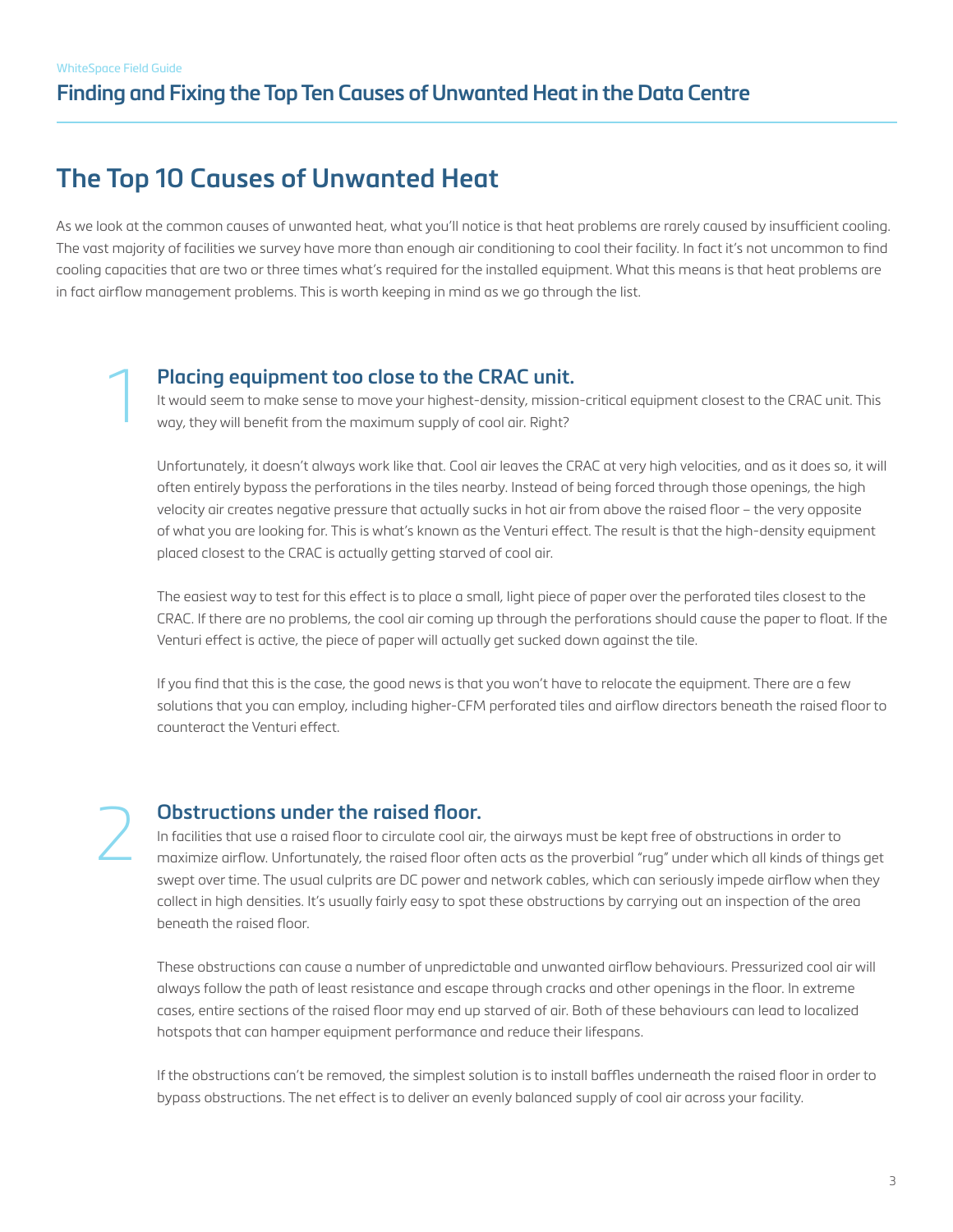## **Finding and Fixing the Top Ten Causes of Unwanted Heat in the Data Centre**

3

#### **Air leakage through the raised floor.**

Unsealed openings in your raised floor are an invitation for unwanted heat. As we mentioned earlier, cool air tends to make its way up through your raised floor wherever it can. The two most common culprits here are improperly installed floor tiles and improperly sealed cable openings.

To see if this issue is affecting your facility, start by checking that your floor tiles all fit snugly together. Seal any gaps that you find, and consider reinstalling the tiles if they are worn or broken.

In locations where cables are running into the raised floor, be sure that you have sealed any openings around the cables. If you are using brush strip grommets, be sure that they are installed correctly and suitable for the job. In our experience, neoprene gaskets provided a more effective sealing solution. If you don't intend to add or remove cables in a given opening, a foam sealant provides a more permanent and effective solution.



5

#### **Floor tiles… wrong kind, wrong place, or too few.**

Getting the cool air up from the raised floor is all about having the right openings in the right locations. Are your perforated tiles located in close proximity to your equipment? Are you using the right kind of tiles with the right size openings? Do you need to add more perforated tiles? In some facilities, we see perforated tiles deployed in hot aisles in an effort to make the environment more comfortable for workers. This lowers the pressure of air in other locations where it is needed to cool equipment.

The optimal quantity, style and placement of your perforated tiles will vary depending on the density and location of equipment in your facility. However, tile issues are often easy to identify and relatively easy to fix. The solution may be as simple as adding another perforated tile next to a new enclosure, or increasing the size of the openings. Or, you may want to swap your perforated tiles for vented, louvered, or fan-assisted tiles that provide higher air volumes. Sometimes though, issues with tiles aren't as easy to spot. It helps to periodically measure the volume and temperature of air coming out of your tiles to ensure they are providing the right quantity of cool air.

#### **Racks with open u-spaces.**

Poor management of airflow within the rack is a very common cause of hotspots and equipment issues. The goal is to have cool air pass through the equipment at the front of the rack and be exhausted out the back, away from the enclosure. Open u-spaces prevent this from happening by causing two unwanted airflow behaviours: cool air bypass and hot-air recirculation.

With cool-air bypass, the cool air at the front of the rack travels through rack openings instead of through the equipment itself. With recirculation, hot exhaust air returns to the front of the enclosure through open u-spaces. This raises the temperature of air flowing through the equipment, which can affect its performance and shorten its lifespan. While there are various ways to test for it, you can generally expect one or both of these behaviours whenever there are open u-spaces in a rack. The good news is there is an easy solution. Blanking panels are an affordable and effective way to seal the open u-spaces. By sealing the gaps, more cool air flows through the equipment and less hot air makes it way to the front of the rack. Of all the fixes in this guide, blanking panels offer the biggest return for the smallest investment.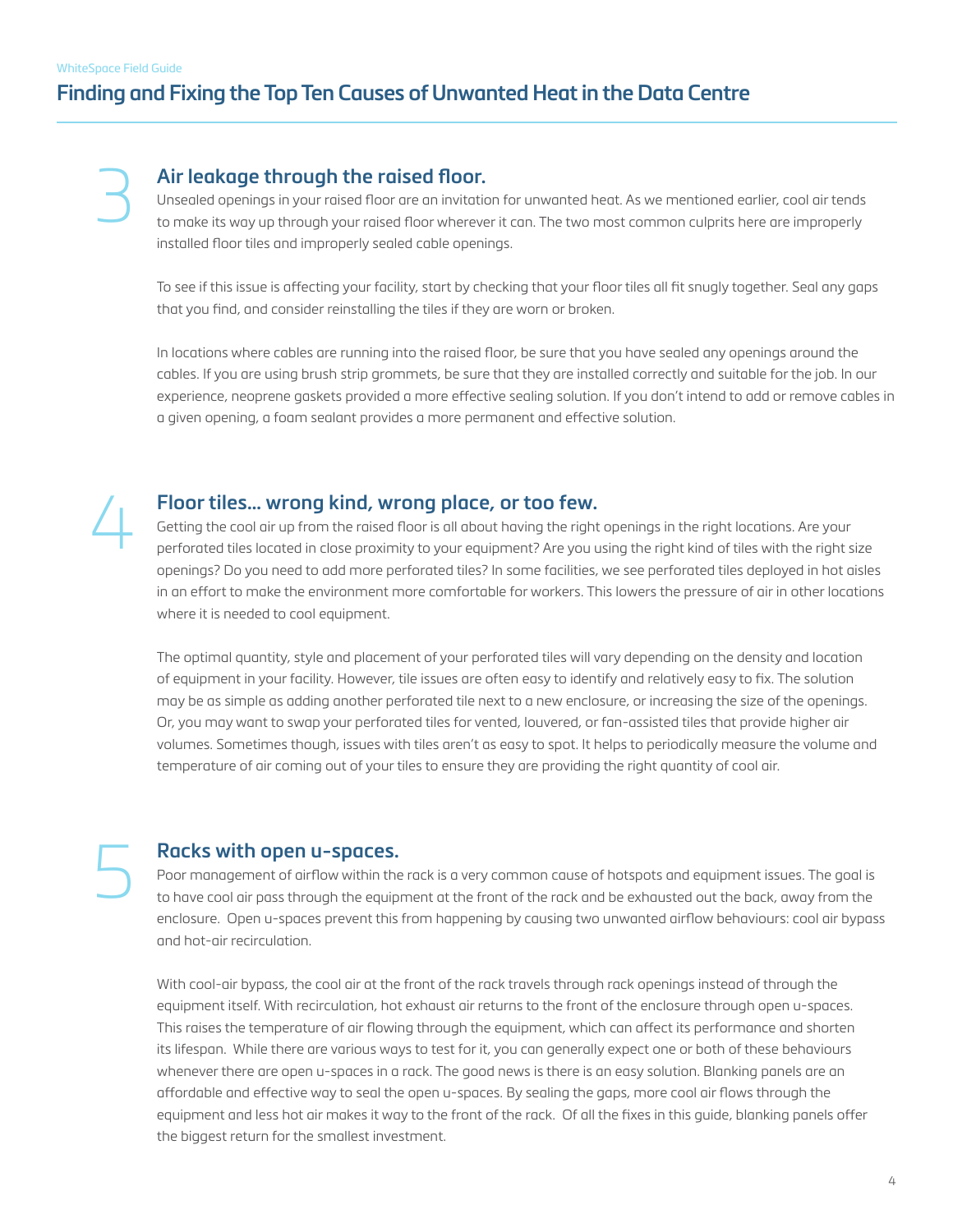6

## **Finding and Fixing the Top Ten Causes of Unwanted Heat in the Data Centre**

#### **In-rack airflow blockages.**

When air is prevented from flowing efficiently through the enclosure, air temperatures within the rack can rise to very high levels. One of the main reasons this happens is due to poor cable management. In high-density racks, especially those used for network applications, a lot of cable ends up in the back of the rack. If this cable isn't managed properly, it can block the equipment exhaust. The hot air simply has nowhere to go, which causes a build-up that can affect the equipment. Another cause of cable-related blockages is the use of power whips that are longer than needed. We have seen 10-foot long power cables used in racks when one-foot lengths would have been sufficient. All that extra cabling has to be bundled up in the back of the rack, which impedes airflow.

A quick inspection is usually enough to reveal whether your cables are impeding airflow. If they are, it is almost certain that the equipment inside the rack is running hotter than it should be. If the issue can't be addressed by your existing cable management solution (for example, traditional cable management arms), you can explore alternatives such as horizontal strain relief bars. These are commonly used to prevent cable stress and breakages, but they can also be used to bundle and secure cables away from the equipment exhaust.

#### **Poor exhaust airflow at the back of the rack.**

Assuming your equipment exhaust isn't blocked by cables, it still needs a free run out the back of the rack in order to prevent heat build-up and recirculation. This can be a challenge in racks that use perforated rear doors.

Despite the perforations, rear doors still impede airflow to some extent. This partial blockage may not have a huge impact in low-density scenarios, but it can be a big issue in high-density installations. When the air volume gets to a certain point, the perforations just can't cope, and the air is once again left with nowhere to go.

These kinds of issues can be easily diagnosed with thermal imaging and CFD modeling techniques, which will clearly show any hotspots in the rear of the rack. If you are having these issues, the solution may be as simple as removing your rear door, or replacing it with one that has larger perforations.

8

7

#### **Poor management of hot air coming out of the rack.**

When air leaves the rack, what happens to it? If you leave that to chance, the hot air is guaranteed to find its way into places you don't want it to, such as the front of the enclosure or a nearby enclosure. In most cases it will also mix with the cool air supply, reducing the effectiveness of your CRAC output. These kind of issues are usually easiest to spot with thermal imaging and CFD modeling techniques.

The solution is to better manage the flow of exhaust air. The best method for doing so is to install a chimney at the top of the enclosure to channel hot air into the ceiling plenum. This allows it to return to the CRAC without mixing with cool air. In these cases, you will need to seal the enclosure to ensure that the 100 percent of the hot air exits via the chimney. You will also need to fit the CRAC with a collar that allows it to pull hot air from the plenum.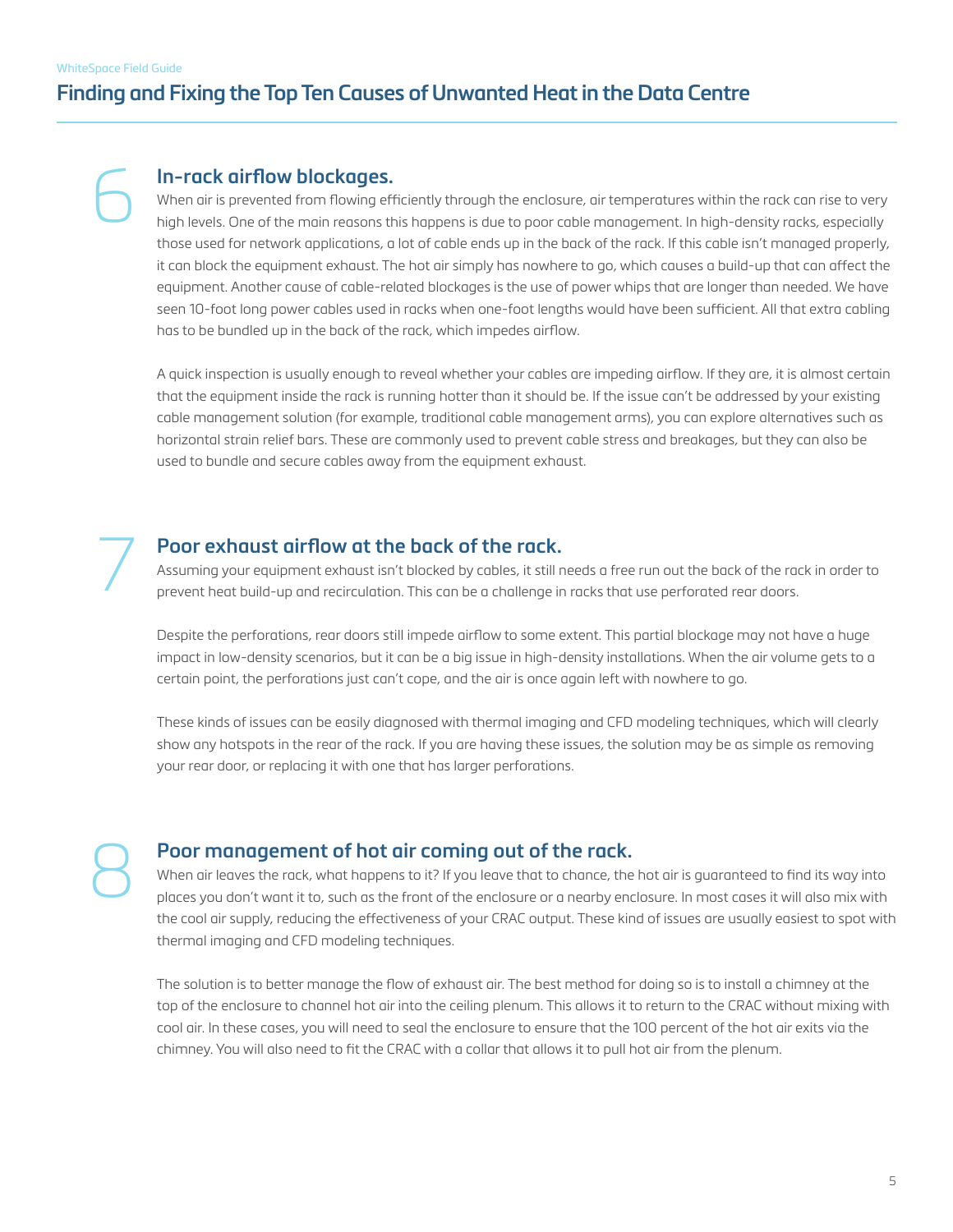9

10

## **Finding and Fixing the Top Ten Causes of Unwanted Heat in the Data Centre**

#### **Improper rack/row layout.**

One of the most common sources of unwanted heat over the past 10 to 15 years is the improper layout of racks and rows. Ideally, the hot exhaust from racks will all be directed to the same place, allowing you to better contain and manage the hot air. Unfortunately, we still see layouts in which the hot air from one row exhausts into the cool-air intake space of another row. It's a bit like what happens in a traffic jam. Some of the exhaust from the vehicle in front of you makes its way into your vehicle; your exhaust makes is way into the vehicle behind you, and so on.

The ideal solution is to arrange your facility in a hot aisle / cool aisle configuration. In this layout, two rows are placed back to back (with space in between) so that they both exhaust into the same space. The front of those rows face the front of other rows, and so on, ensuring that the space between any rows is only used for hot or cool air, never both.

Cooling and airflow can also be impeded when the space between rows is too narrow. In the past, data centres were set up with relatively narrow aisles. This made it harder to supply enough cool air into the equipment. Today, the minimum suggested width between rows is 48 inches, which allows plenty of room for cool air to supply the equipment.

## **Short circuiting of cool air.**

Short circuiting (or short cycling) is a phenomenon in which cool air leaves the CRAC and returns to it without passing through any of the equipment. Short-circuiting occurs to some extent in most facilities, and it isn't always a problem. However, by some estimates, the amount of short-circuited air can be as high as 60 percent, which is a major problem.

Diagnosing a short circuiting problem is not always easy, but the signs will usually be there. For example, if your overall cooling supply is sufficient but areas further removed from the CRAC are persistently hot, this is usually a good sign that short circuiting is occurring. We will often hear that the fans are on full, the CRAC is set as low as possible, yet it is still impossible to get enough cool air to those distant corners.

There are usually multiple causes for short-circuiting (many of which we have covered already), but the general, overriding cause is the practice of "chaos cooling". Chaos cooling describes the approach of pumping cool air into the facility (with no containment or isolation) and hoping it gets where it is supposed to go. Naturally, this approach is rife with inefficiencies.

The solution is to direct the cool air exactly where it needs to go. If the preceding recommendations aren't sufficient to make this happen, the next solution to explore is cool-air containment. Under this approach, the air around the equipment intakes is physically isolated from the air in the rest of the facility, usually by creating "cold rows". The cool air from the CRAC is then pumped only into these cold rows, ensuring the 100 percent cool air is reaching equipment. This approach vastly improves the efficiency of your CRAC unit and the longevity of your equipment.